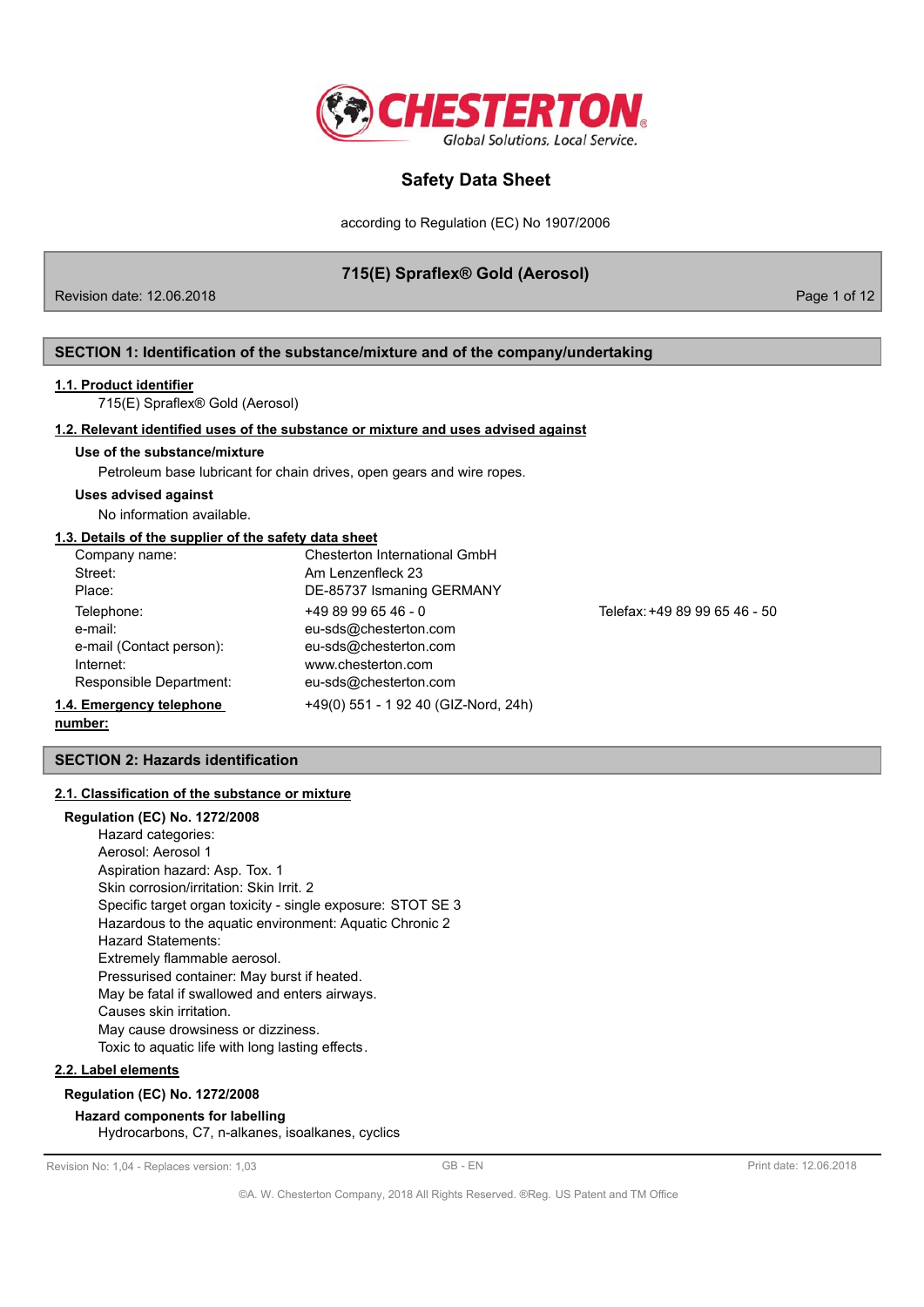

according to Regulation (EC) No 1907/2006



## **SECTION 3: Composition/information on ingredients**

## 3.2. Mixtures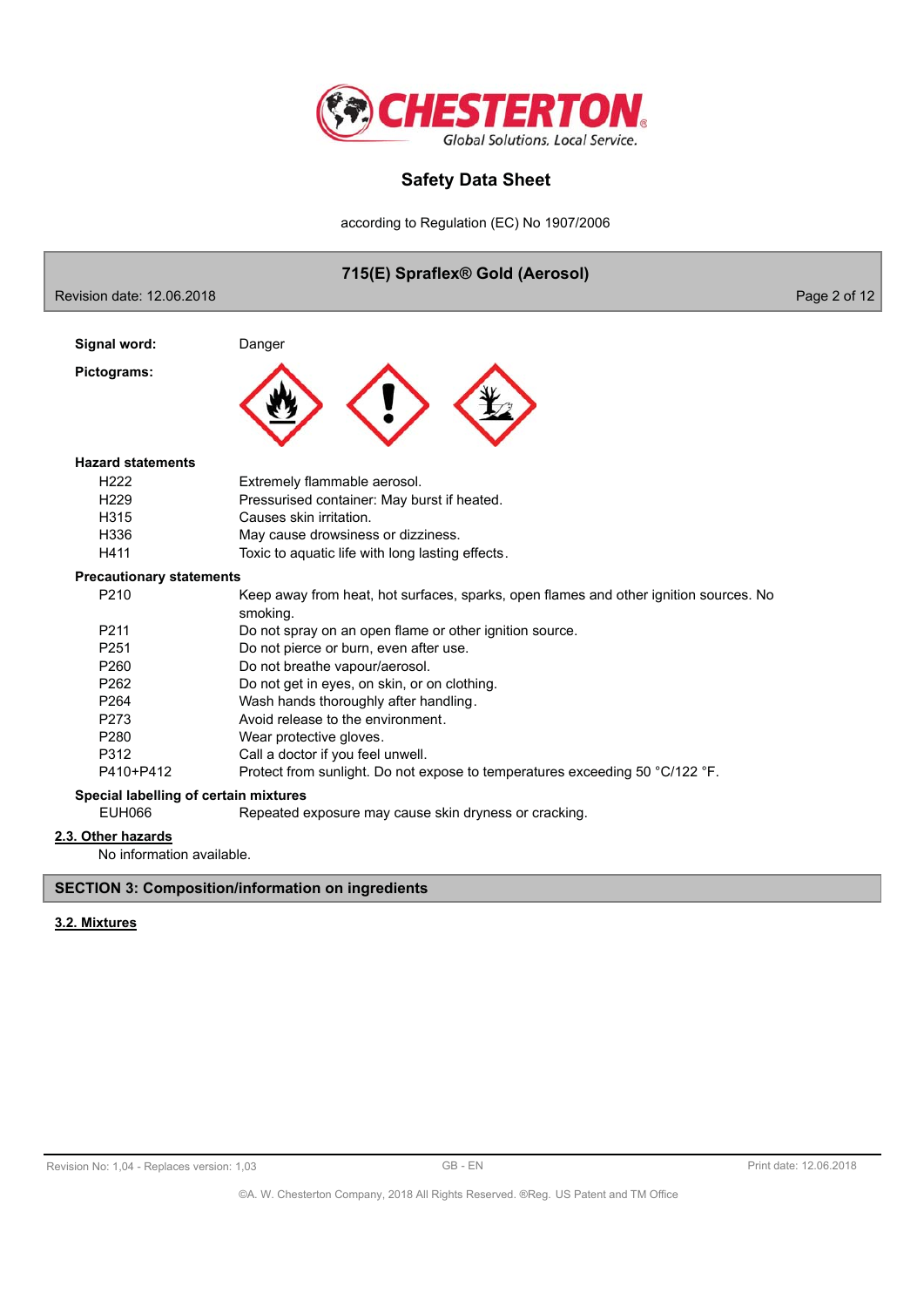

according to Regulation (EC) No 1907/2006

# 715(E) Spraflex® Gold (Aerosol)

Revision date: 12.06.2018

Page 3 of 12

#### **Hazardous components**

| CAS No     | <b>Chemical name</b>                                            |                                                                                             |                  |           |  |
|------------|-----------------------------------------------------------------|---------------------------------------------------------------------------------------------|------------------|-----------|--|
|            | EC No                                                           | Index No                                                                                    | <b>REACH No</b>  |           |  |
|            | Classification according to Regulation (EC) No. 1272/2008 [CLP] |                                                                                             |                  |           |  |
|            | Hydrocarbons, C7, n-alkanes, isoalkanes, cyclics                |                                                                                             |                  | 25 - 35 % |  |
|            | 927-510-4                                                       |                                                                                             | 01-2119475515-33 |           |  |
|            | H411                                                            | Flam. Liq. 2, Skin Irrit. 2, STOT SE 3, Asp. Tox. 1, Aquatic Chronic 2; H225 H315 H336 H304 |                  |           |  |
| 74-98-6    | propane                                                         |                                                                                             |                  | 5-10 %    |  |
|            | 200-827-9                                                       | 601-003-00-5                                                                                | 01-2119486944-21 |           |  |
|            | Flam. Gas 1; H220                                               |                                                                                             |                  |           |  |
| 25619-56-1 | Barium dinonyl naphthalene sulfonate                            |                                                                                             |                  | $1-5%$    |  |
|            | 247-132-7                                                       |                                                                                             |                  |           |  |
|            | Acute Tox. 4, Acute Tox. 4, Skin Irrit. 2; H332 H302 H315       |                                                                                             |                  |           |  |
| 124-38-9   | Carbon dioxide                                                  |                                                                                             |                  | $1-5%$    |  |
|            | 204-696-9                                                       |                                                                                             |                  |           |  |
|            | Compressed gas; H280                                            |                                                                                             |                  |           |  |

Full text of H and EUH statements: see section 16.

#### **Further Information**

No information available.

### **SECTION 4: First aid measures**

#### 4.1. Description of first aid measures

#### **General information**

Change contaminated, saturated clothing. In case of accident or unwellness, seek medical advice immediately (show directions for use or safety data sheet if possible).

## **After inhalation**

Remove casualty to fresh air and keep warm and at rest. If breathing is irregular or stopped, administer artificial respiration. Call a doctor.

#### After contact with skin

After contact with skin, wash immediately with plenty of water and soap. In case of skin irritation, consult a physician.

### After contact with eyes

Rinse immediately carefully and thoroughly with eve-bath or water. If eve irritation persists: Get medical advice/attention.

## **After ingestion**

Do NOT induce vomiting. Immediately call a doctor.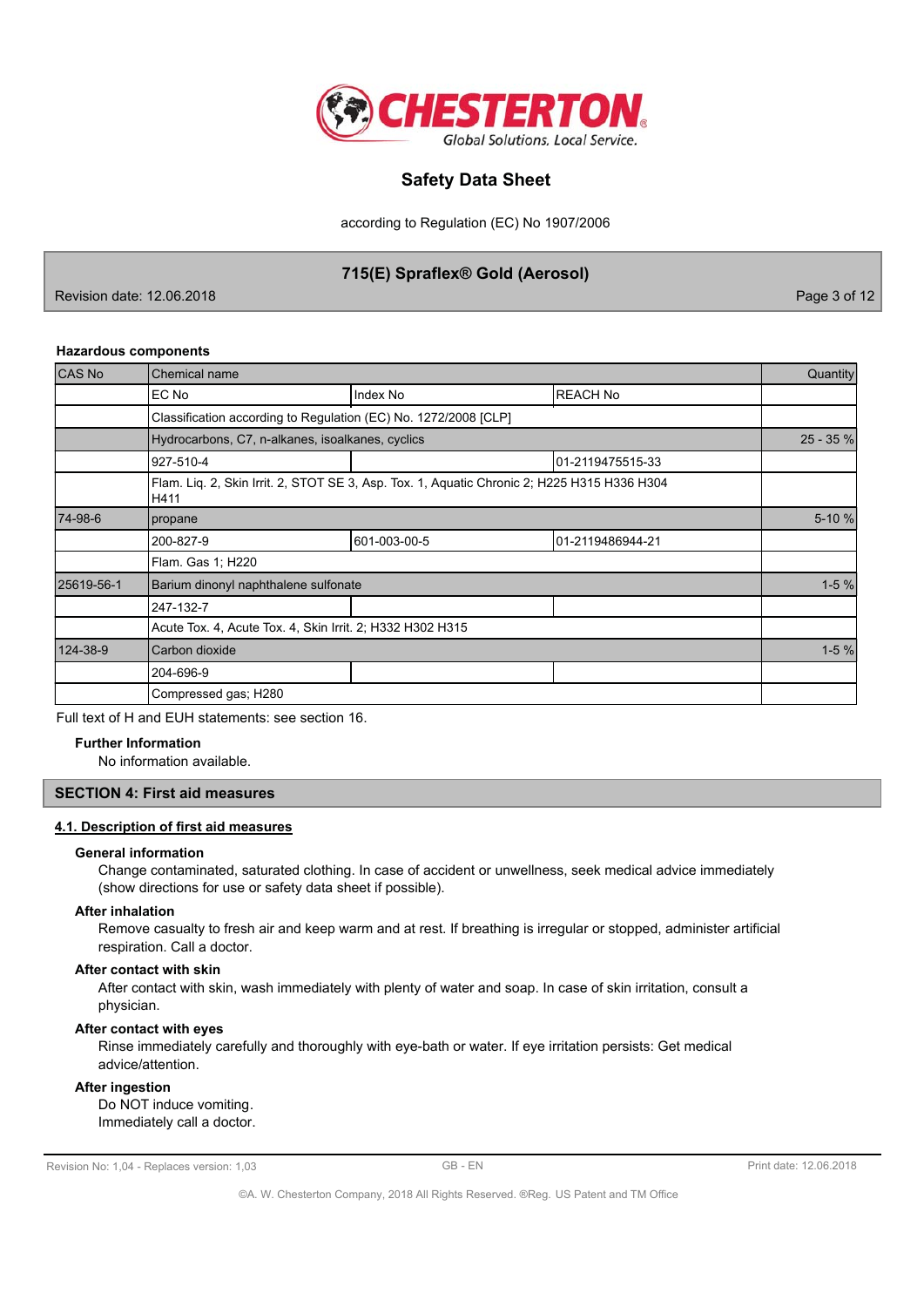

according to Regulation (EC) No 1907/2006

# 715(E) Spraflex® Gold (Aerosol)

Revision date: 12.06.2018

Page 4 of 12

### 4.2. Most important symptoms and effects, both acute and delayed

Causes eye irritation. Causes skin irritation. Repeated exposure may cause skin dryness or cracking. Most important symptoms and effects, both acute and delayed: Headache, Dizziness, Pulmonary oedema Vapours may cause drowsiness and dizziness.

#### 4.3. Indication of any immediate medical attention and special treatment needed

First Aid, decontamination, treatment of symptoms.

### **SECTION 5: Firefighting measures**

### 5.1. Extinguishing media

#### Suitable extinguishing media

Dry extinguishing powder. Carbon dioxide (CO2). alcohol resistant foam. Water spray jet

#### Unsuitable extinguishing media

Full water jet

#### 5.2. Special hazards arising from the substance or mixture

Heating causes rise in pressure with risk of bursting.

Vapours can form explosive mixtures with air.

### 5.3. Advice for firefighters

Special protective equipment for firefighters Protective clothing. In case of fire: Wear self-contained breathing apparatus.

#### Additional information

Collect contaminated fire extinguishing water separately. Do not allow entering drains or surface water.

#### **SECTION 6: Accidental release measures**

## 6.1. Personal precautions, protective equipment and emergency procedures

See protective measures under point 7 and 8. Provide adequate ventilation.

Personal protection equipment: see section 8

### **6.2. Environmental precautions**

Do not allow to enter into surface water or drains. Cover drains.

### 6.3. Methods and material for containment and cleaning up

Absorb with liquid-binding material (e.g. sand, diatomaceous earth, acid- or universal binding agents). Treat the recovered material as prescribed in the section on waste disposal.

#### 6.4. Reference to other sections

See protective measures under point 7 and 8. Disposal: see section 13

## **SECTION 7: Handling and storage**

# 7.1. Precautions for safe handling

#### Advice on safe handling

See section 8. Wear personal protection equipment (refer to section 8).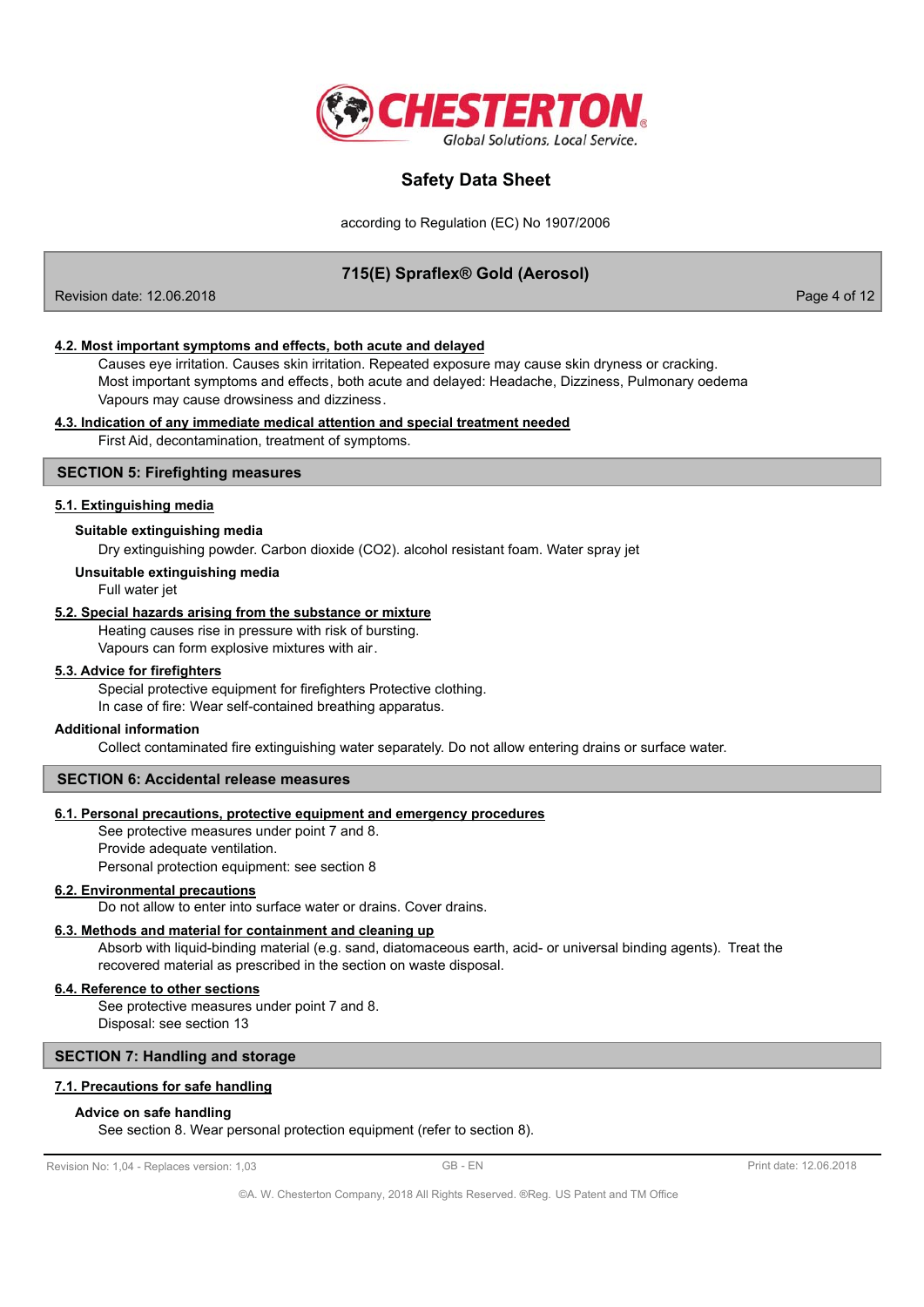

according to Regulation (EC) No 1907/2006

# 715(E) Spraflex® Gold (Aerosol)

Revision date: 12.06.2018

Page 5 of 12

### Advice on protection against fire and explosion

Pressurized container: protect from sunlight and do not expose to temperatures exceeding 50 °C. Do not pierce or burn, even after use.

Vapours are heavier than air, spread along floors and form explosive mixtures with air.

#### Further information on handling

Do not pierce or burn, even after use. Pressurised container: May burst if heated.

#### 7.2. Conditions for safe storage, including any incompatibilities

#### Requirements for storage rooms and vessels

Store in a cool dry place. Keep container tightly closed. Keep/Store only in original container. Protect against direct sunlight. Protect against: Frost

### 7.3. Specific end use(s)

No information available

## **SECTION 8: Exposure controls/personal protection**

#### 8.1. Control parameters

#### **Exposure limits (EH40)**

| <b>I</b> CAS No | ' Substance    | ppm           | mg/m <sup>3</sup> | fibres/mll | Category      | Origin |
|-----------------|----------------|---------------|-------------------|------------|---------------|--------|
| 124-38-9        | Carbon dioxide | 5000 <b>1</b> | 9150              |            | TWA(8 h)      | WEL    |
|                 |                | 15000         | <b>27400</b>      |            | STEL (15 min) | WEL    |

### 8.2. Exposure controls

### Appropriate engineering controls

Provide adequate ventilation as well as local exhaustion at critical locations.

#### Protective and hygiene measures

Wear protective gloves and protective clothing.

#### **Eye/face protection**

Suitable eye protection: Eye glasses with side protection goggles

#### **Hand protection**

Tested protective gloves must be worn: DIN EN 374

NBR (Nitrile rubber), Butyl caoutchouc (butyl rubber)

Thickness of the glove material  $>= 0,4$  mm

Breakthrough times and swelling properties of the material must be taken into consideration.

For special purposes, it is recommended to check the resistance to chemicals of the protective gloves

mentioned above together with the supplier of these gloves.

Wearing time with occasional contact (splashes): max. 480 min. (NBR (Nitrile rubber))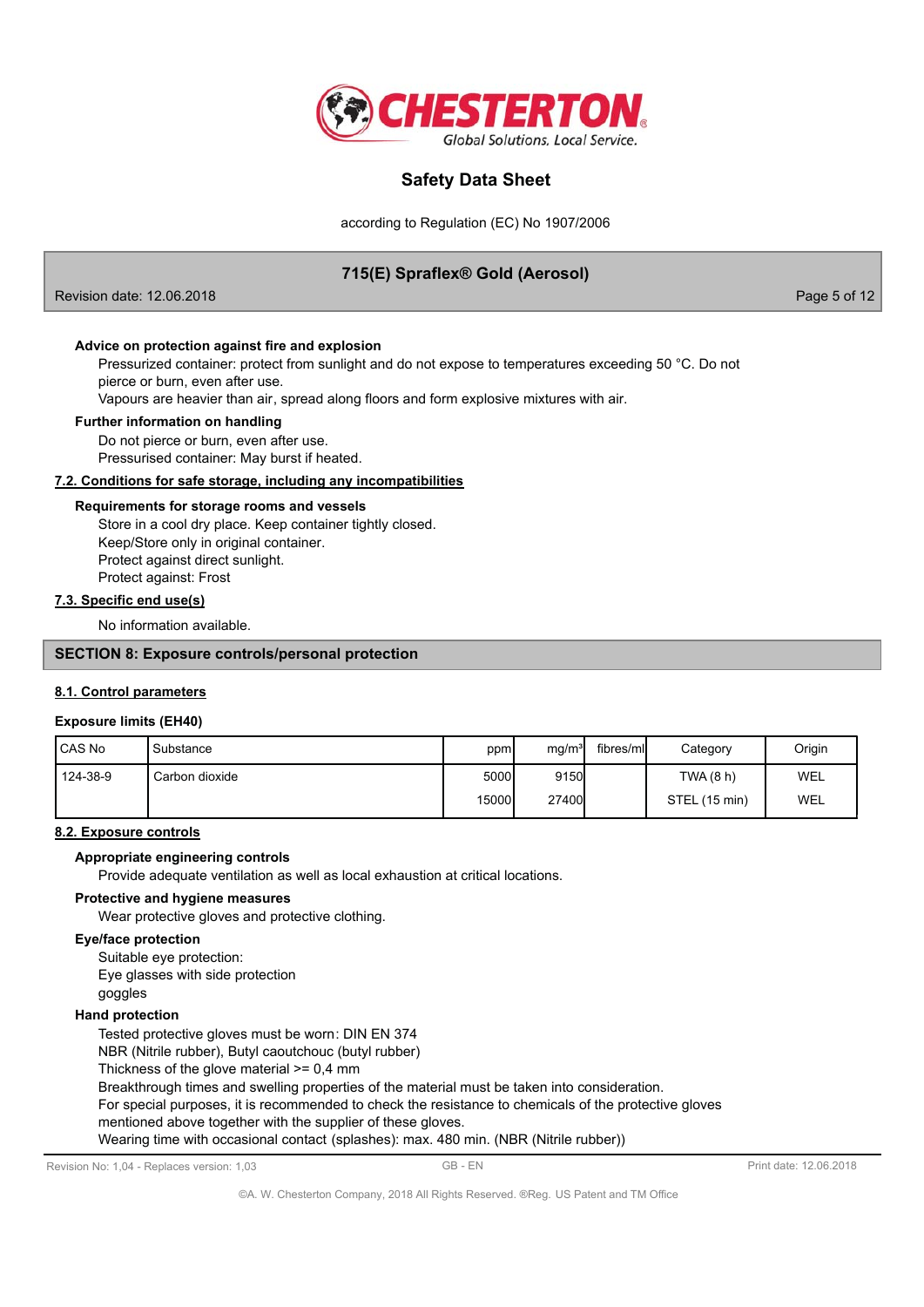

according to Regulation (EC) No 1907/2006

# 715(E) Spraflex® Gold (Aerosol)

Revision date: 12.06.2018

Page 6 of 12

Wearing time with permanent contact 240 - 480 min (NBR (Nitrile rubber)) Observe the wear time limits as specified by the manufacturer.

#### **Skin protection**

Protective clothing

### **Respiratory protection**

If technical exhaust or ventilation measures are not possible or insufficient, respiratory protection must be worn.

Filtering device (full mask or mouthpiece) with filter: A-P2

### **Environmental exposure controls**

No special measures are necessary.

# **SECTION 9: Physical and chemical properties**

## 9.1. Information on basic physical and chemical properties

| Physical state:                                                              | Liquid        |                      |                    |
|------------------------------------------------------------------------------|---------------|----------------------|--------------------|
| Colour:                                                                      | light yellow  |                      |                    |
| Odour:                                                                       | like: Solvent |                      |                    |
|                                                                              |               |                      | <b>Test method</b> |
| pH-Value:                                                                    |               | not applicable       |                    |
| Changes in the physical state                                                |               |                      |                    |
| Melting point:                                                               |               | not determined       |                    |
| Initial boiling point and boiling range:                                     |               | not determined       |                    |
| Sublimation point:                                                           |               | not determined       |                    |
| Softening point:                                                             |               | not determined       |                    |
| Pour point:                                                                  |               | not determined       |                    |
| Flash point:                                                                 |               | product only : -9 °C |                    |
| <b>Flammability</b>                                                          |               |                      |                    |
| Solid:                                                                       |               | not determined       |                    |
| Gas:                                                                         |               | not determined       |                    |
| <b>Explosive properties</b><br>Vapours can form explosive mixtures with air. |               |                      |                    |
| Lower explosion limits:                                                      |               | not determined       |                    |
| Upper explosion limits:                                                      |               | not determined       |                    |
| <b>Auto-ignition temperature</b>                                             |               |                      |                    |
| Solid:                                                                       |               | not determined       |                    |
| Gas:                                                                         |               | not determined       |                    |
| Decomposition temperature:                                                   |               | not determined       |                    |
| <b>Oxidizing properties</b><br>No information available.                     |               |                      |                    |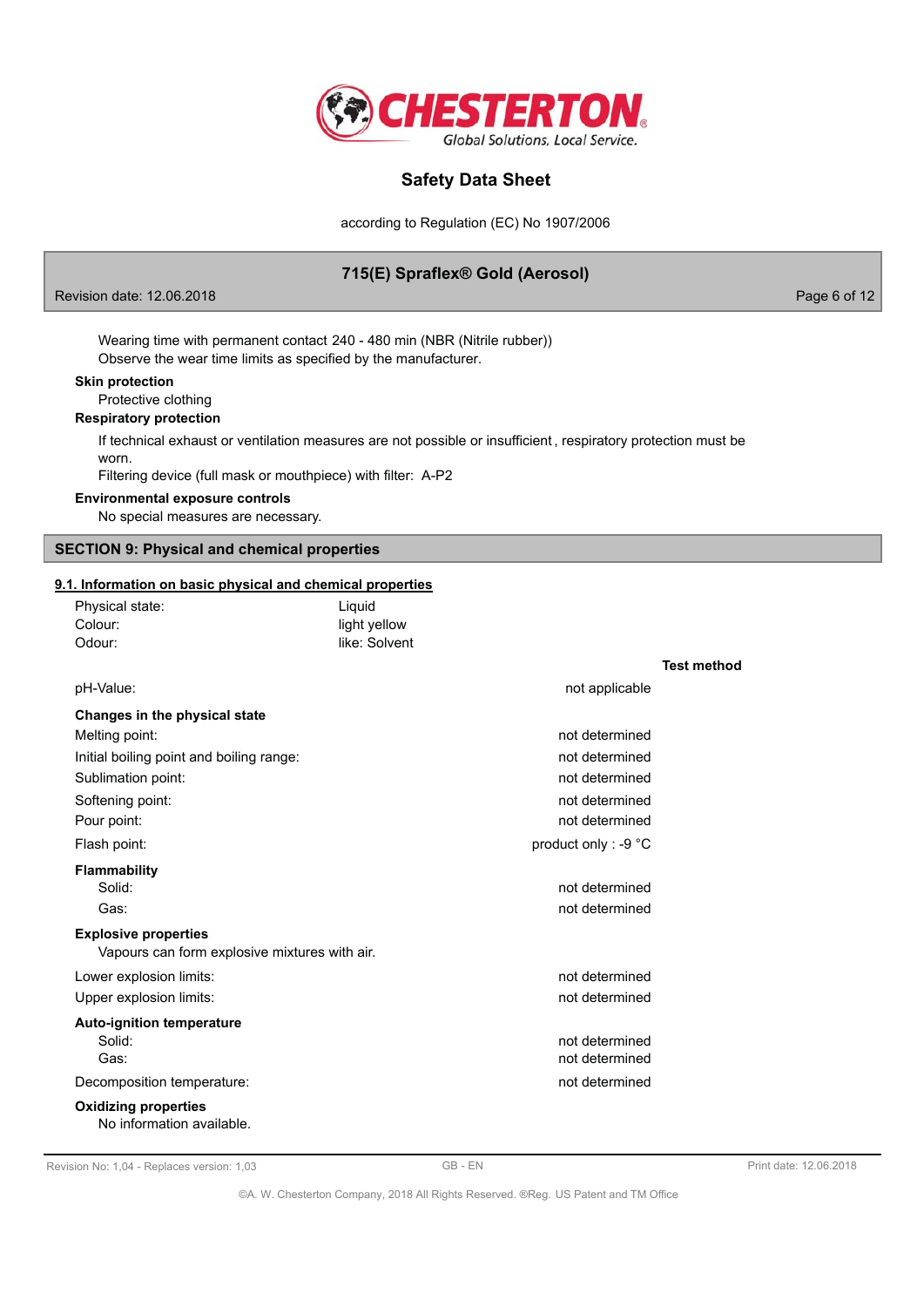

according to Regulation (EC) No 1907/2006

# 715(E) Spraflex® Gold (Aerosol)

Page 7 of 12

| Vapour pressure:                                          | not determined           |                 |
|-----------------------------------------------------------|--------------------------|-----------------|
| Density (at 20 $°C$ ):                                    | $0,87$ g/cm <sup>3</sup> |                 |
| Water solubility:                                         | practically insoluble    |                 |
| Solubility in other solvents<br>No information available. |                          |                 |
| Partition coefficient:                                    | not determined           |                 |
| Viscosity / dynamic:<br>(at 25 $^{\circ}$ C)              | 150 mPa $\cdot$ s        |                 |
| Vapour density:                                           |                          | $>1$ (Air=1)    |
| Evaporation rate:                                         |                          | $<1$ (Ether =1) |
| Solvent content:                                          | 37%                      |                 |
| 9.2. Other information                                    |                          |                 |
|                                                           |                          |                 |

No information available.

Revision date: 12.06.2018

### **SECTION 10: Stability and reactivity**

### 10.1. Reactivity

The product is stable under storage at normal ambient temperatures.

## 10.2. Chemical stability

The substance is chemically stable under recommended conditions of storage, use and temperature.

## 10.3. Possibility of hazardous reactions

This material is considered to be non-reactive under normal use conditions.

### 10.4. Conditions to avoid

This material is combustible and can be ignited by heat, sparks, flames, or other sources of ignition (e.g. static electricity, pilot lights, or mechanical/electrical equipment).

## 10.5. Incompatible materials

Strong acid, Strong alkali, Oxidising agent

# 10.6. Hazardous decomposition products

Nitrogen oxides (NOx), Carbon dioxide (CO2), Carbon monoxide

### **SECTION 11: Toxicological information**

#### 11.1. Information on toxicological effects

#### **Acute toxicity**

Based on available data, the classification criteria are not met.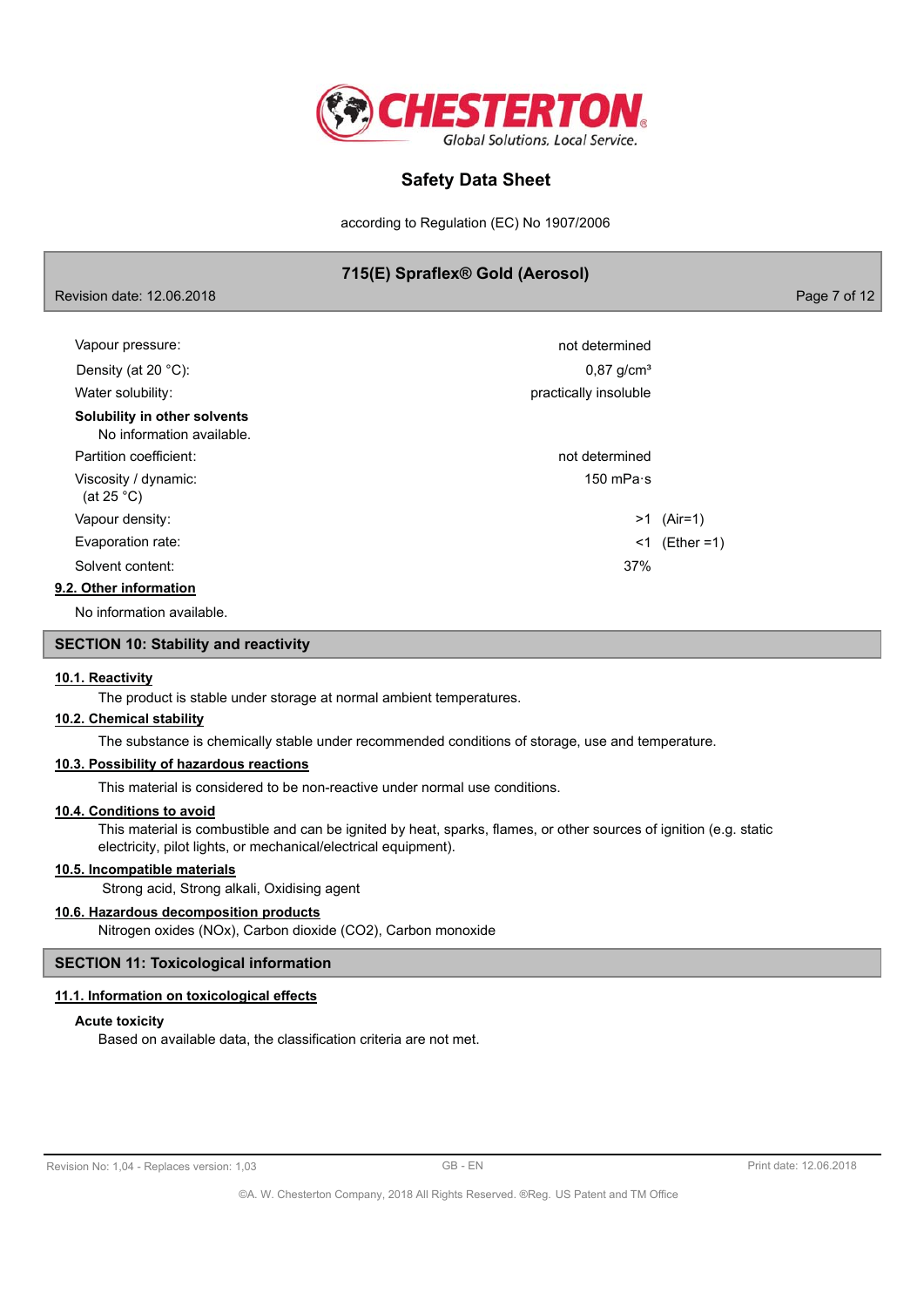

according to Regulation (EC) No 1907/2006

# 715(E) Spraflex® Gold (Aerosol)

Revision date: 12.06.2018

Page 8 of 12

| CAS No     | Chemical name                                    |                                  |                |               |        |
|------------|--------------------------------------------------|----------------------------------|----------------|---------------|--------|
|            | Exposure route                                   | Dose                             | <b>Species</b> | <b>Source</b> | Method |
|            | Hydrocarbons, C7, n-alkanes, isoalkanes, cyclics |                                  |                |               |        |
|            | dermal                                           | $> 2800 -$<br>LD50<br>3100 mg/kg | lRat           | <b>IECHA</b>  |        |
| 25619-56-1 | Barium dinonyl naphthalene sulfonate             |                                  |                |               |        |
|            | loral                                            | 500<br><b>ATE</b><br>mg/kg       |                |               |        |
|            | inhalation vapour                                | <b>ATE</b><br>11 $mg/l$          |                |               |        |
|            | inhalation aerosol                               | <b>ATE</b><br>$1,5 \text{ mg/l}$ |                |               |        |

#### **Irritation and corrosivity**

Causes skin irritation.

Serious eye damage/eye irritation: Based on available data, the classification criteria are not met.

#### **Sensitising effects**

Based on available data, the classification criteria are not met.

### Carcinogenic/mutagenic/toxic effects for reproduction

Based on available data, the classification criteria are not met.

#### **STOT-single exposure**

May cause drowsiness or dizziness. (Hydrocarbons, C7, n-alkanes, isoalkanes, cyclics)

### **STOT-repeated exposure**

Repeated exposure may cause skin dryness or cracking.

## **Aspiration hazard**

Based on available data, the classification criteria are not met.

### **SECTION 12: Ecological information**

12.1. Toxicity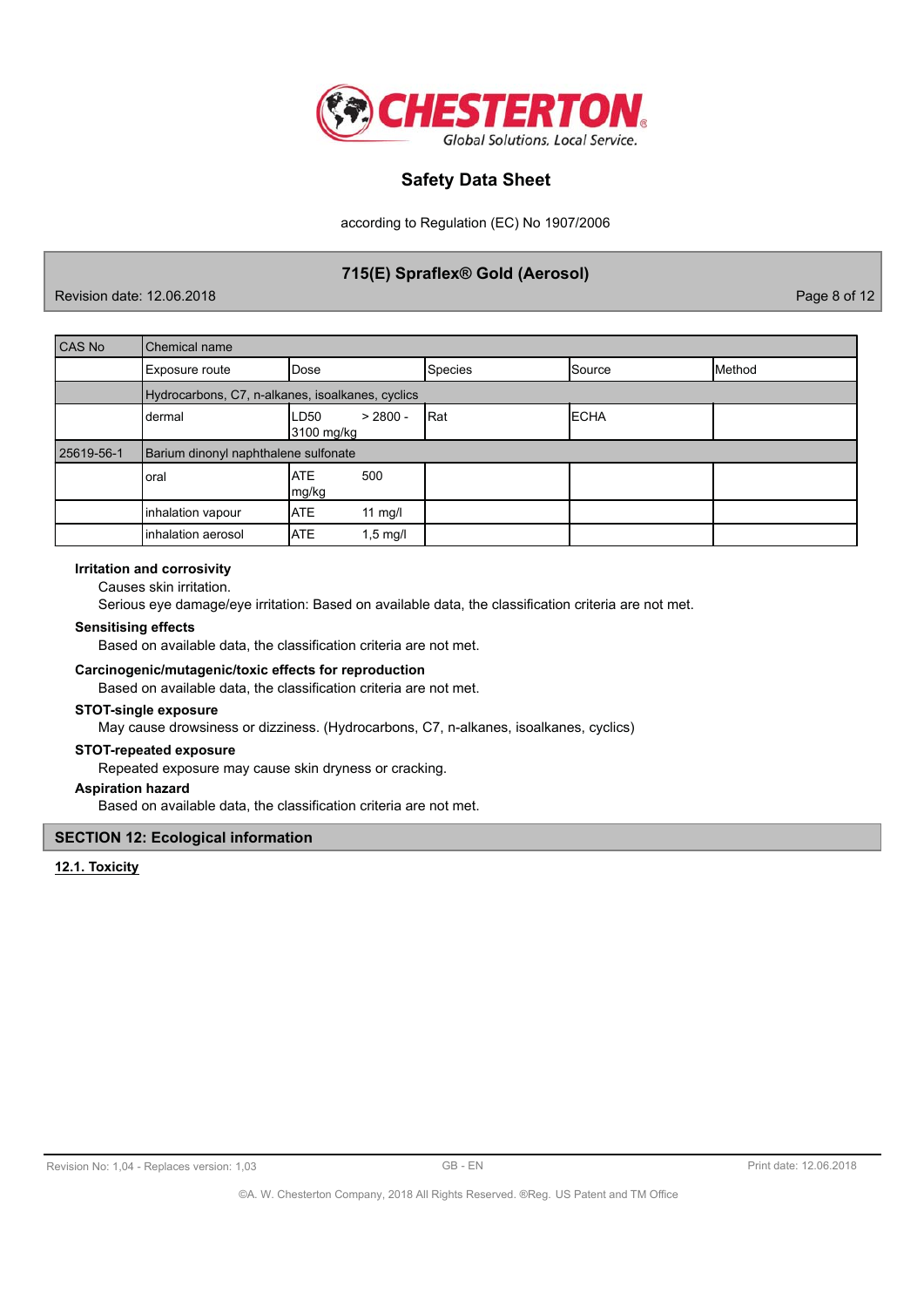

according to Regulation (EC) No 1907/2006

# 715(E) Spraflex® Gold (Aerosol)

Revision date: 12.06.2018

Page 9 of 12

| CAS No  | Chemical name                                    |                           |          |  |                                    |                                                       |                                                      |
|---------|--------------------------------------------------|---------------------------|----------|--|------------------------------------|-------------------------------------------------------|------------------------------------------------------|
|         | Aquatic toxicity                                 | Dose                      |          |  | [h]   [d] Species                  | Source                                                | <b>Method</b>                                        |
|         | Hydrocarbons, C7, n-alkanes, isoalkanes, cyclics |                           |          |  |                                    |                                                       |                                                      |
|         | Acute fish toxicity                              | LC50<br>mg/l              | > 13,4   |  | 96 hOncorhynchus mykiss            | <b>OECD Guideline</b><br>203                          |                                                      |
|         | Acute algae toxicity                             | ErC <sub>50</sub>         | 12 mg/l  |  | 72 hlSelenastrum<br>capricornutum  | OECD Guideline<br>201                                 |                                                      |
|         | Acute crustacea toxicity                         | <b>EC50</b>               | $3$ mg/l |  | 48 h Daphnia magna                 | <b>OECD Guideline</b><br>202                          |                                                      |
|         | Fish toxicity                                    | <b>NOEC</b><br>mg/l       | 1,534    |  | 28 d Oncorhynchus mykiss           | <b>IECHA</b>                                          |                                                      |
|         | Crustacea toxicity                               | <b>NOEC</b>               | 1 $mg/l$ |  | 21 d Daphnia magna                 | OECD Guideline<br>211                                 |                                                      |
| 74-98-6 | propane                                          |                           |          |  |                                    |                                                       |                                                      |
|         | Acute fish toxicity                              | LC50<br>mg/l              | 49,9     |  | 96 hFish, no other<br>linformation | <b>United States</b><br>Environmental<br>Protection A | The Ecosar class<br>program has been<br>develo       |
|         | Acute algae toxicity                             | ErC <sub>50</sub><br>mg/l | 19,37    |  | 96 h Algae                         | USEPA OPPT<br><b>Risk Assessment</b><br>Division (200 | Calculation using<br><b>ECOSAR</b><br>Program v1.00. |
|         | Acute crustacea toxicity                         | <b>EC50</b><br>mg/l       | 69,43    |  | 48 h Daphnia sp.                   | USEPA OPPT<br><b>Risk Assessment</b><br>Division (200 | Calculation using<br><b>ECOSAR</b><br>Program v1.00. |

### 12.2. Persistence and degradability

No information available.

## 12.3. Bioaccumulative potential

## Partition coefficient n-octanol/water

| CAS No     | Chemical II.<br>name | Pow<br>_oo<br><u>لى</u> |
|------------|----------------------|-------------------------|
| $ 74-98-6$ | Ipropane             | 1,09                    |

# 12.4. Mobility in soil

No information available.

# 12.5. Results of PBT and vPvB assessment

The substances in the mixture do not meet the PBT/vPvB criteria according to REACH, annex XIII.

### 12.6. Other adverse effects

No information available.

## **SECTION 13: Disposal considerations**

### 13.1. Waste treatment methods

## Advice on disposal

Dispose of waste according to applicable legislation.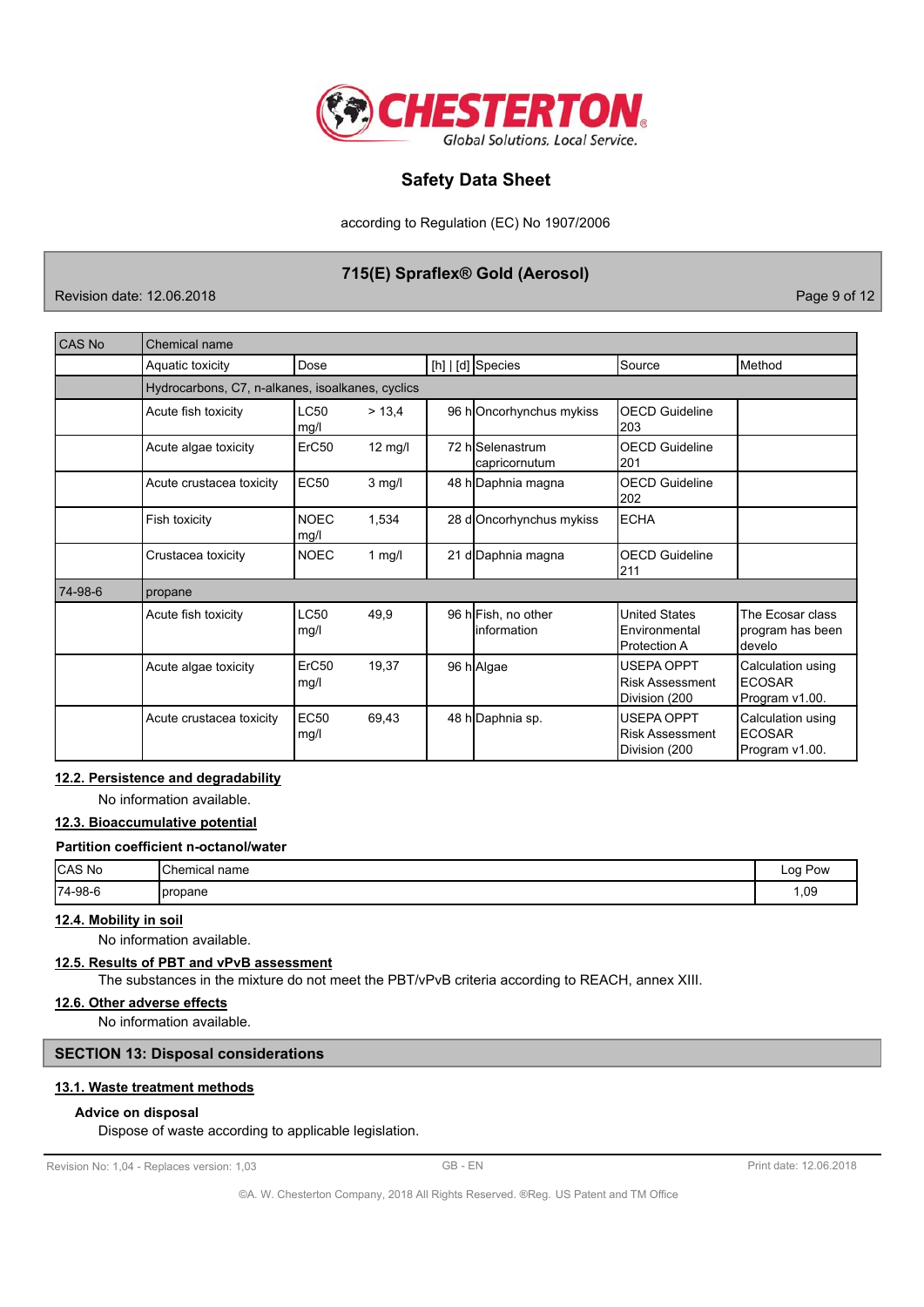

according to Regulation (EC) No 1907/2006

# 715(E) Spraflex® Gold (Aerosol)

Revision date: 12.06.2018

Page 10 of 12

## **Contaminated packaging**

Dispose of waste according to applicable legislation.

# **SECTION 14: Transport information**

| Land transport (ADR/RID)                           |                                  |
|----------------------------------------------------|----------------------------------|
| 14.1. UN number:                                   | UN 1950                          |
| 14.2. UN proper shipping name:                     | <b>AEROSOLS</b>                  |
| 14.3. Transport hazard class(es):                  | 2                                |
| 14.4. Packing group:                               |                                  |
| Hazard label:                                      | 2.1                              |
| Classification code:                               | 5F                               |
| <b>Special Provisions:</b>                         | 190 327 344 625                  |
| Limited quantity:                                  | $1 \mid$                         |
| Excepted quantity:                                 | E <sub>0</sub><br>$\overline{2}$ |
| Transport category:<br>Tunnel restriction code:    | D                                |
|                                                    |                                  |
| Inland waterways transport (ADN)                   | <b>UN 1950</b>                   |
| 14.1. UN number:                                   | <b>AEROSOLS</b>                  |
| 14.2. UN proper shipping name:                     |                                  |
| 14.3. Transport hazard class(es):                  | 2                                |
| 14.4. Packing group:                               |                                  |
| Hazard label:                                      | 2.1                              |
| Classification code:<br><b>Special Provisions:</b> | 5F<br>190 327 344 625            |
| Limited quantity:                                  | 1 L                              |
| Excepted quantity:                                 | E0                               |
| <b>Marine transport (IMDG)</b>                     |                                  |
| 14.1. UN number:                                   | <b>UN 1950</b>                   |
| 14.2. UN proper shipping name:                     | <b>AEROSOLS</b>                  |
| 14.3. Transport hazard class(es):                  | 2.1                              |
| 14.4. Packing group:                               |                                  |
| Hazard label:                                      | 2.1                              |
| Marine pollutant:                                  | P                                |
| <b>Special Provisions:</b>                         | 63, 190, 277, 327, 344, 381, 959 |
| Limited quantity:                                  | 1000 mL                          |
| Excepted quantity:                                 | F0                               |
| EmS:                                               | $F-D, S-U$                       |
| Air transport (ICAO-TI/IATA-DGR)                   |                                  |
| 14.1. UN number:                                   | <b>UN 1950</b>                   |
| 14.2. UN proper shipping name:                     | AEROSOLS, flammable              |
|                                                    |                                  |

Revision No: 1,04 - Replaces version: 1,03

GB-EN

©A. W. Chesterton Company, 2018 All Rights Reserved. ®Reg. US Patent and TM Office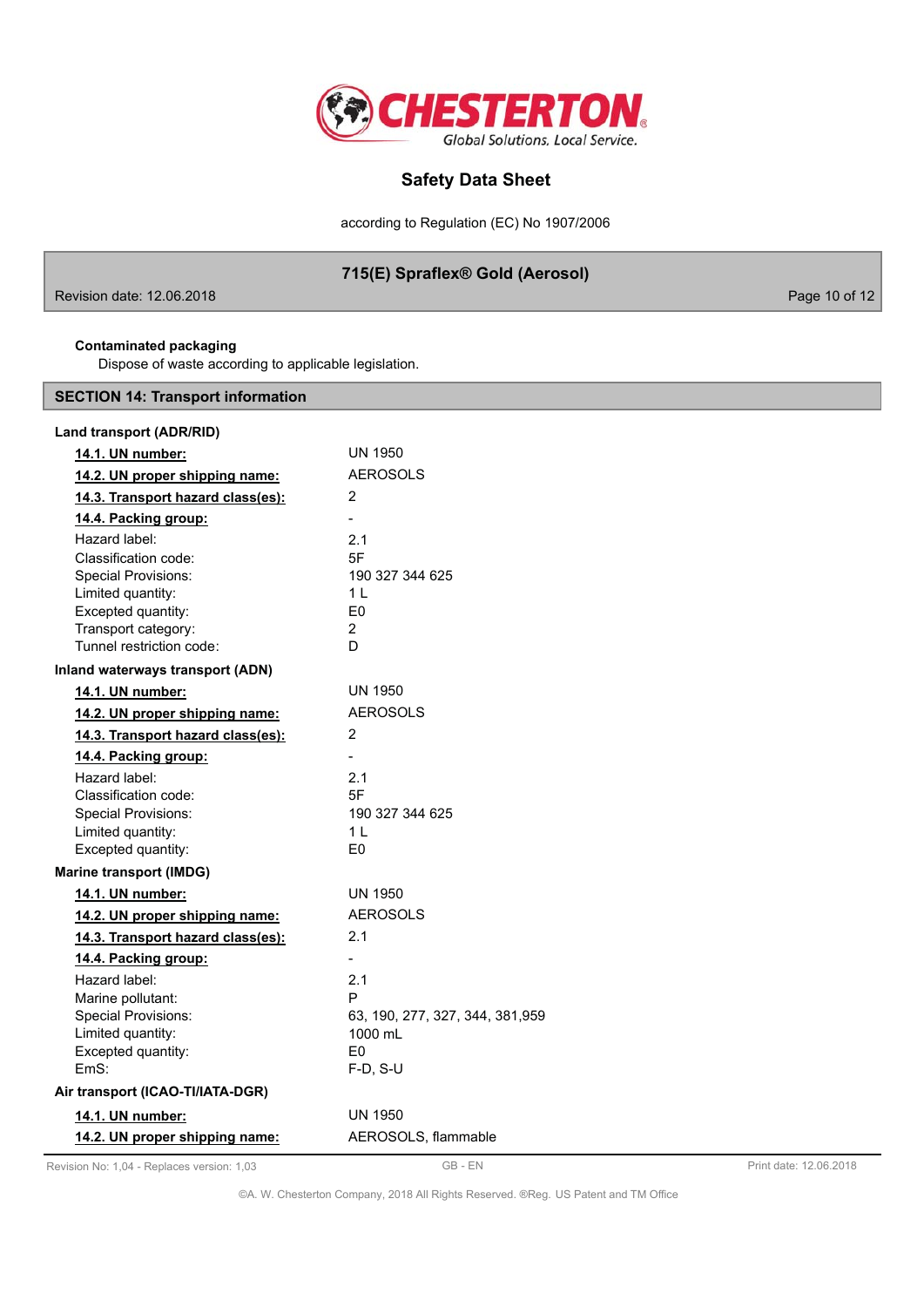

according to Regulation (EC) No 1907/2006

|                                                                                                                                                                | 715(E) Spraflex® Gold (Aerosol) |                                                  |               |
|----------------------------------------------------------------------------------------------------------------------------------------------------------------|---------------------------------|--------------------------------------------------|---------------|
| Revision date: 12.06.2018                                                                                                                                      |                                 |                                                  | Page 11 of 12 |
|                                                                                                                                                                |                                 |                                                  |               |
| 14.3. Transport hazard class(es):                                                                                                                              | 2.1                             |                                                  |               |
| <u>14.4. Packing group:</u>                                                                                                                                    |                                 |                                                  |               |
| Hazard label:                                                                                                                                                  | 2.1                             |                                                  |               |
| <b>Special Provisions:</b>                                                                                                                                     | A145 A167 A802                  |                                                  |               |
| Limited quantity Passenger:                                                                                                                                    | 30 kg G                         |                                                  |               |
| Passenger LQ:                                                                                                                                                  | Y203                            |                                                  |               |
| Excepted quantity:                                                                                                                                             | E0                              |                                                  |               |
| IATA-packing instructions - Passenger:                                                                                                                         | 203                             |                                                  |               |
| IATA-max. quantity - Passenger:<br>IATA-packing instructions - Cargo:                                                                                          |                                 | 75 kg                                            |               |
| IATA-max. quantity - Cargo:                                                                                                                                    | 203                             | 150 kg                                           |               |
| 14.5. Environmental hazards                                                                                                                                    |                                 |                                                  |               |
| ENVIRONMENTALLY HAZARDOUS:                                                                                                                                     | yes                             |                                                  |               |
| Danger releasing substance:                                                                                                                                    |                                 | Hydrocarbons, C7, n-alkanes, isoalkanes, cyclics |               |
| 14.6. Special precautions for user                                                                                                                             |                                 |                                                  |               |
| No information available.                                                                                                                                      |                                 |                                                  |               |
| 14.7. Transport in bulk according to Annex II of Marpol and the IBC Code                                                                                       |                                 |                                                  |               |
| No information available.                                                                                                                                      |                                 |                                                  |               |
| <b>SECTION 15: Regulatory information</b>                                                                                                                      |                                 |                                                  |               |
| 15.1. Safety, health and environmental regulations/legislation specific for the substance or mixture                                                           |                                 |                                                  |               |
| National regulatory information                                                                                                                                |                                 |                                                  |               |
| Water contaminating class (D):                                                                                                                                 | 2 - clearly water contaminating |                                                  |               |
| 15.2. Chemical safety assessment                                                                                                                               |                                 |                                                  |               |
| For the following substances of this mixture a chemical safety assessment has been carried out:<br>Hydrocarbons, C7, n-alkanes, isoalkanes, cyclics<br>propane |                                 |                                                  |               |
| <b>SECTION 16: Other information</b>                                                                                                                           |                                 |                                                  |               |
| <b>Abbreviations and acronyms</b>                                                                                                                              |                                 |                                                  |               |
| ADR: Accord européen sur le transport des marchandises dangereuses par Route                                                                                   |                                 |                                                  |               |
| (European Agreement concerning the International Carriage of Dangerous Goods by Road)                                                                          |                                 |                                                  |               |
| RID:Règlement international conernat le transport des marchandises dangereuses par chemin de fer                                                               |                                 |                                                  |               |
| (Regulations Concerning the International Transport of Dangerous Goods by Rail)                                                                                |                                 |                                                  |               |
| IMDG: International Maritime Code for Dangerous Goods                                                                                                          |                                 |                                                  |               |
| IATA: International Air Transport Association                                                                                                                  |                                 |                                                  |               |

IATA-DGR: Dangerous Goods Refulations by the "International Air Transport Association" (IATA)

ICAO: International Civil Aviation Organization

ICAO-TI: Technical Instructions by the "International Civil Aviation Organization" (ICAO)

CAS: Chemical Abstracts Service (division of the American Chemical Society)